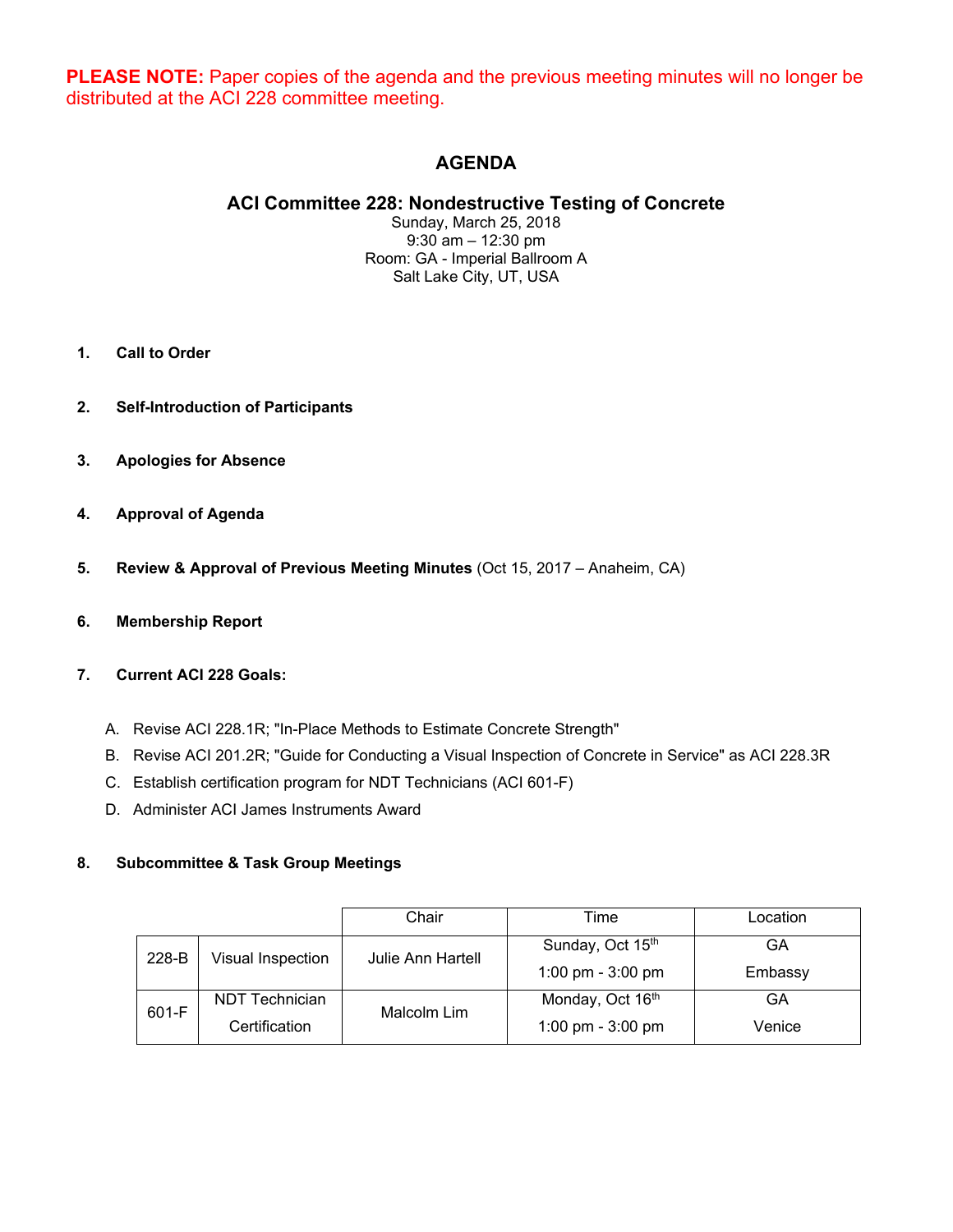### **9. Reports:**

- A. Status of 228.1R document revision (John Popovics)
- B. Status of 228.3R document (Julie Ann Hartell)
- C. ACI 601-F: Certification program for NDT Technicians (Malcolm Lim)
- D. James Instruments Award (Dirk Heidbrink)

#### **10. Liaison Reports:**

| <b>ACI 201</b>      | <b>Durability of Concrete</b>                                    | Andrew Boyd              |
|---------------------|------------------------------------------------------------------|--------------------------|
| <b>ACI 207</b>      | Mass Concrete                                                    | Chris Ferraro            |
| <b>ACI 214</b>      | Evaluation of Results of Tests to Determine the Strength of Conc | Allyn Luke               |
| <b>ACI 222</b>      | Corrosion of Metals in Concrete                                  | Pouria Ghods             |
| <b>ACI 224</b>      | Cracking                                                         | Jacob Bice               |
| <b>ACI 231</b>      | Properties of Concrete at Early Ages                             | Nick Carino              |
| <b>ACI 236</b>      | Material Science of Concrete                                     | <b>Muhammed Basheer</b>  |
| <b>ACI 301</b>      | <b>Specifications for Concrete</b>                               | Nick Carino              |
| <b>ACI 311</b>      | <b>Inspection of Concrete</b>                                    | <b>Robert Jenkins</b>    |
| <b>ACI 336</b>      | Footings, Mats and Drilled Piers                                 | <b>Bernie Hertlein</b>   |
| <b>ACI 342</b>      | Evaluation of Concrete Bridges and Bridge Elements               | Jacob Bice               |
| <b>ACI 362</b>      | <b>Parking Structures</b>                                        | Boris Dragunsky          |
| <b>ACI 364</b>      | <b>Rehabilitation</b>                                            | Keith Kesner             |
| <b>ACI 365</b>      | Service Life Prediction                                          | <b>Muhammed Basheer</b>  |
| <b>ACI 437</b>      | <b>Strength Evaluation of Existing Concrete Structures</b>       | Keith Kesner             |
| <b>ACI 440</b>      | Fiber-Reinforced Polymer Reinforcement                           | Michael Brown            |
| <b>ACI 444</b>      | Structural Health Monitoring and Instrumentation                 | John Popovics            |
| <b>ACI 546</b>      | Repair of Concrete                                               | Ken Lozen                |
| <b>ACI 562</b>      | Evaluation, Repair, and Rehabilitation of Concrete Buildings     | Keith Kesner             |
| <b>ACI E706</b>     | <b>Concrete Repair Education</b>                                 | Ken Lozen                |
| <b>ICRI 210</b>     | Evaluation                                                       | Ken Lozen                |
| <b>TRB AFF40(1)</b> | Nondestructive Evaluation of Structures                          | Larry Olson              |
| <b>RILEM ISC</b>    | Nondestructive In Situ Strength Assessment of Concrete           | <b>Thomas Schumacher</b> |
| <b>RILEM OSM</b>    | On-Site Measurement of Conc and Masonry by Visualized NDT        | John Popovics            |
| <b>ASCE</b>         | Document on structural assessment?                               | Malcolm Lim              |

#### **11. ACI Sessions:**

- A. Proposals for New Sessions:
- B. Spring 2019 Quebec City Visual condition survey and interesting case studies where NDT was used for assessment (Julie Ann Hartell)
- C. Spring 2019 Quebec City NIST ASR samples (J. Popovics and Patrice Rivard)
- D. Fall 2019 Cincinnati, OH Revised 228.1R (E. Giannini.)

(Fall 2018 Las Vegas, Spring 2019 Quebec City, Fall 2019 Cincinnati, Spring 2020 Rosemont)